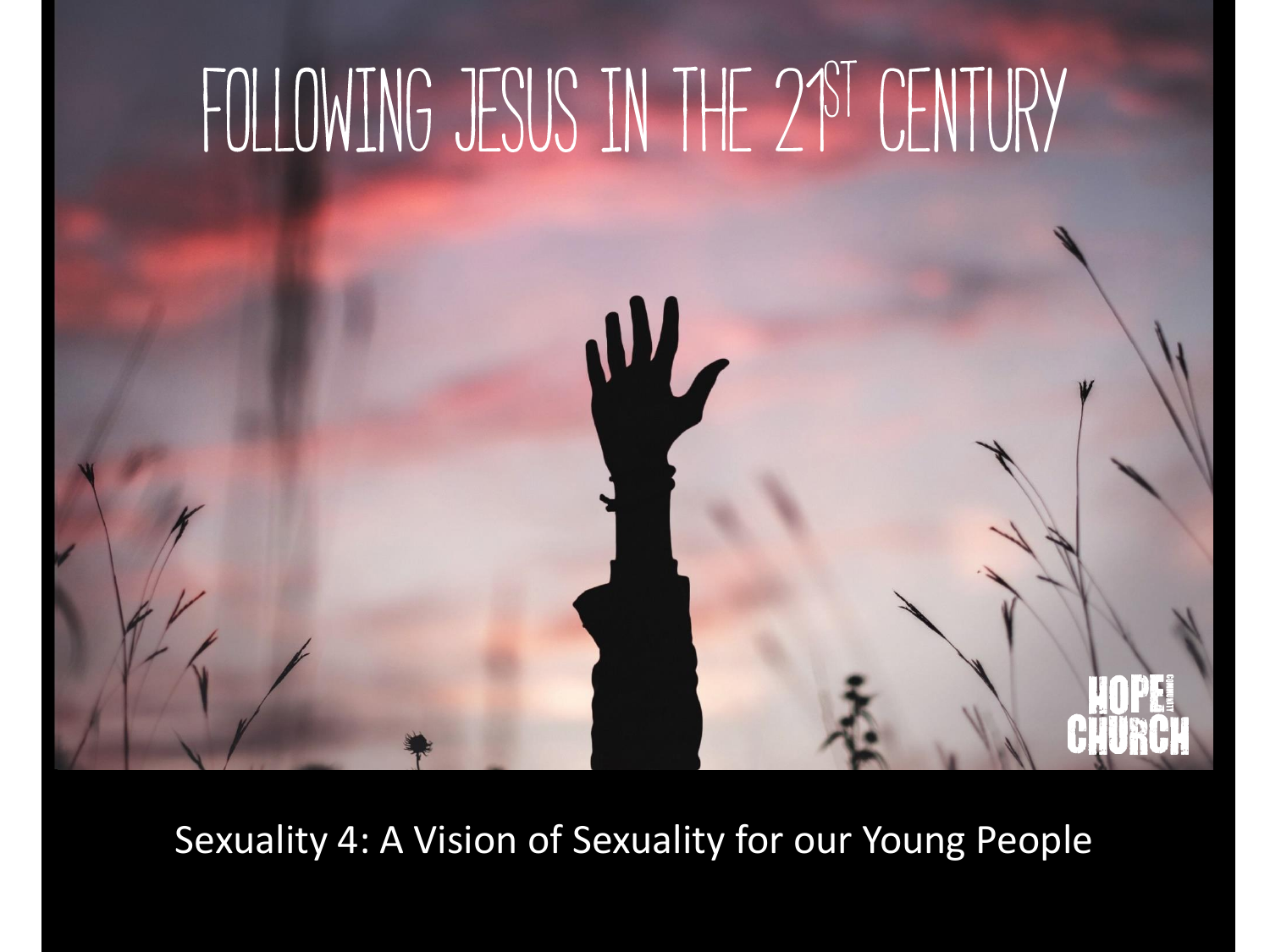# God's Design: ECHAD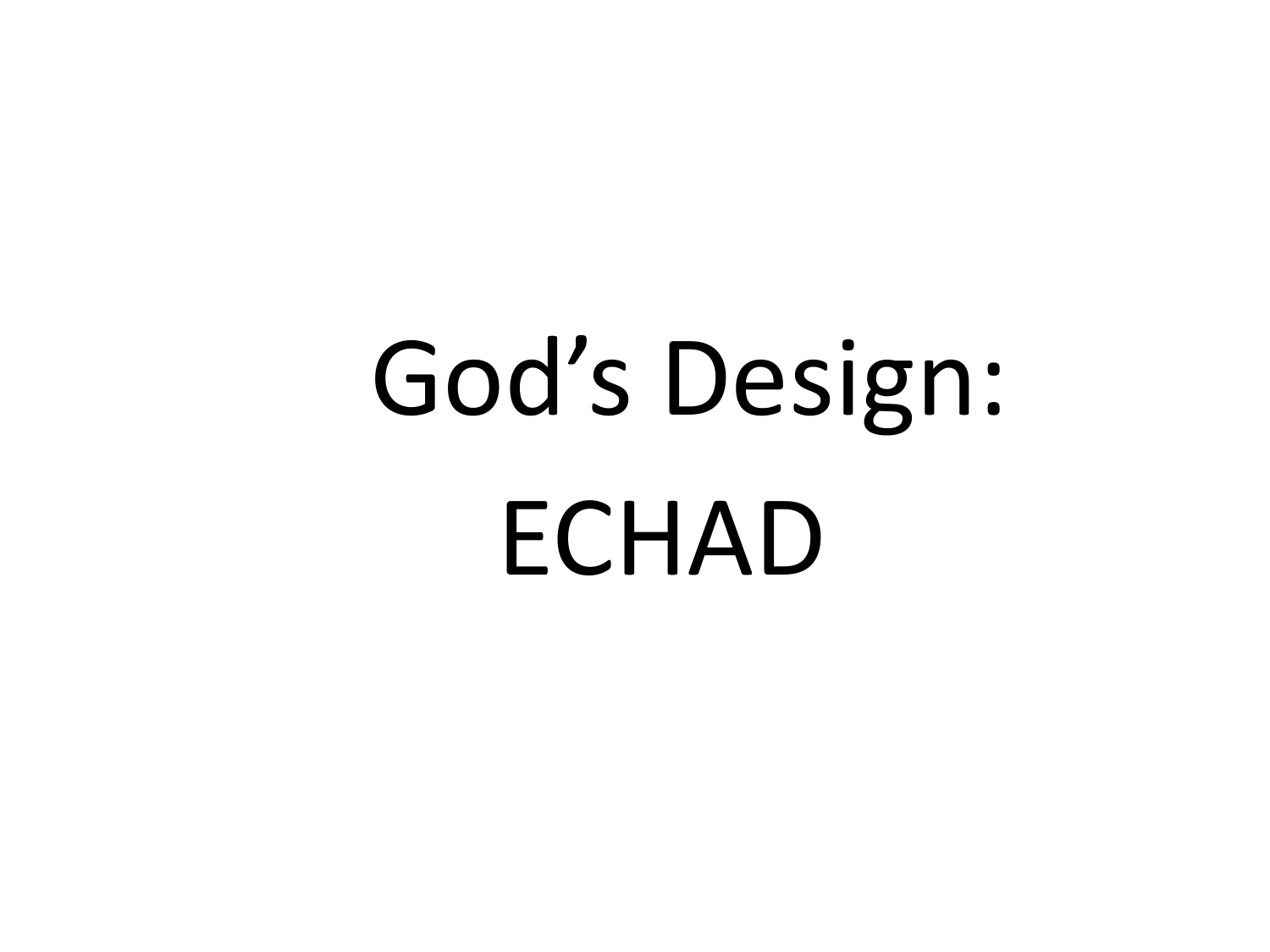| Boy         | Girl        | Boy                          | Girl  |
|-------------|-------------|------------------------------|-------|
| Man         | Woman       | Man                          | Woman |
| Husband     | Wife        | <b>Singleness</b>            |       |
| Father      | Mother      | Spiritual sons and daughters |       |
| Grandfather | Grandmother |                              |       |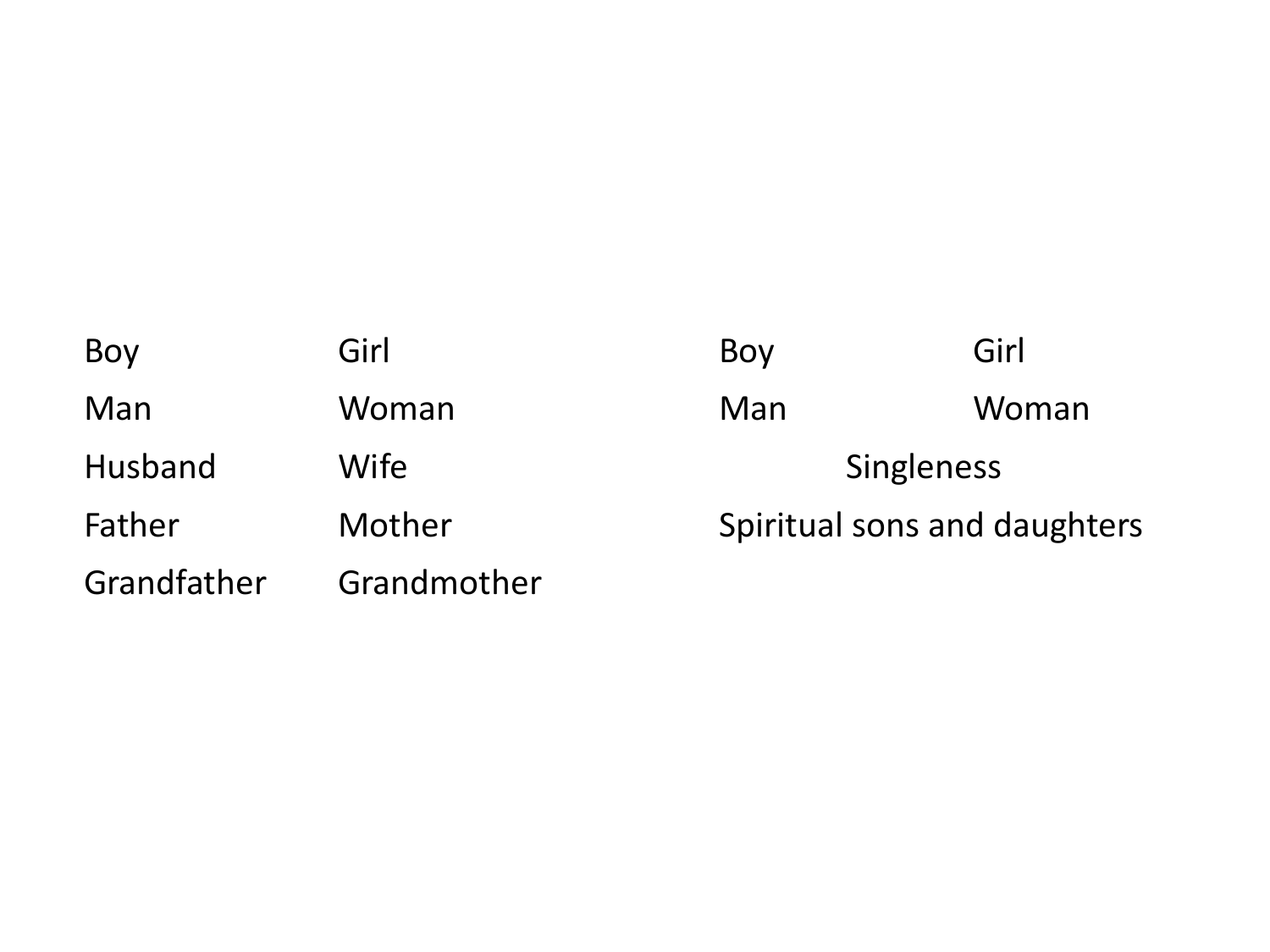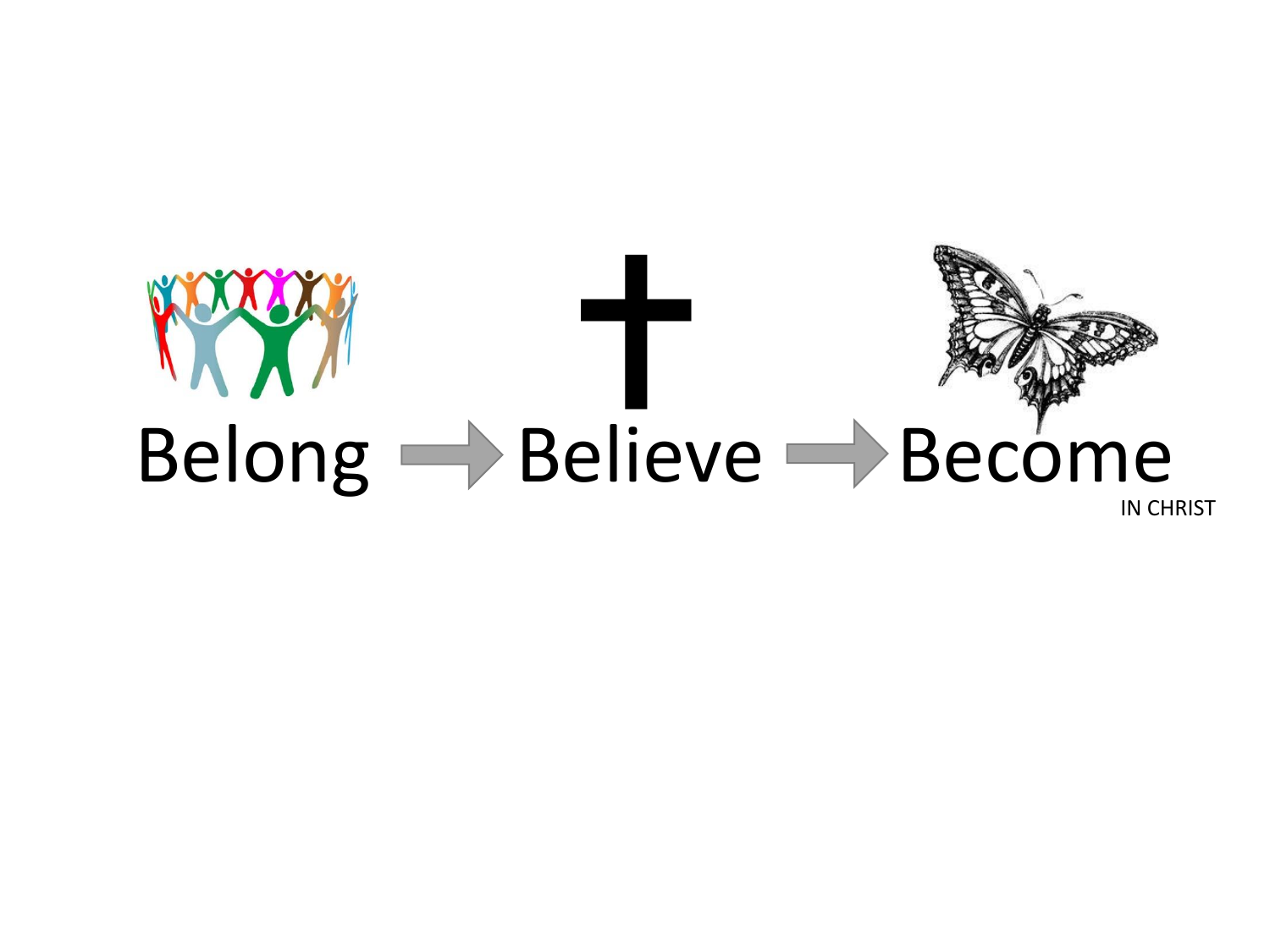1.Trendgendering 2.Tinder 3.Teen porn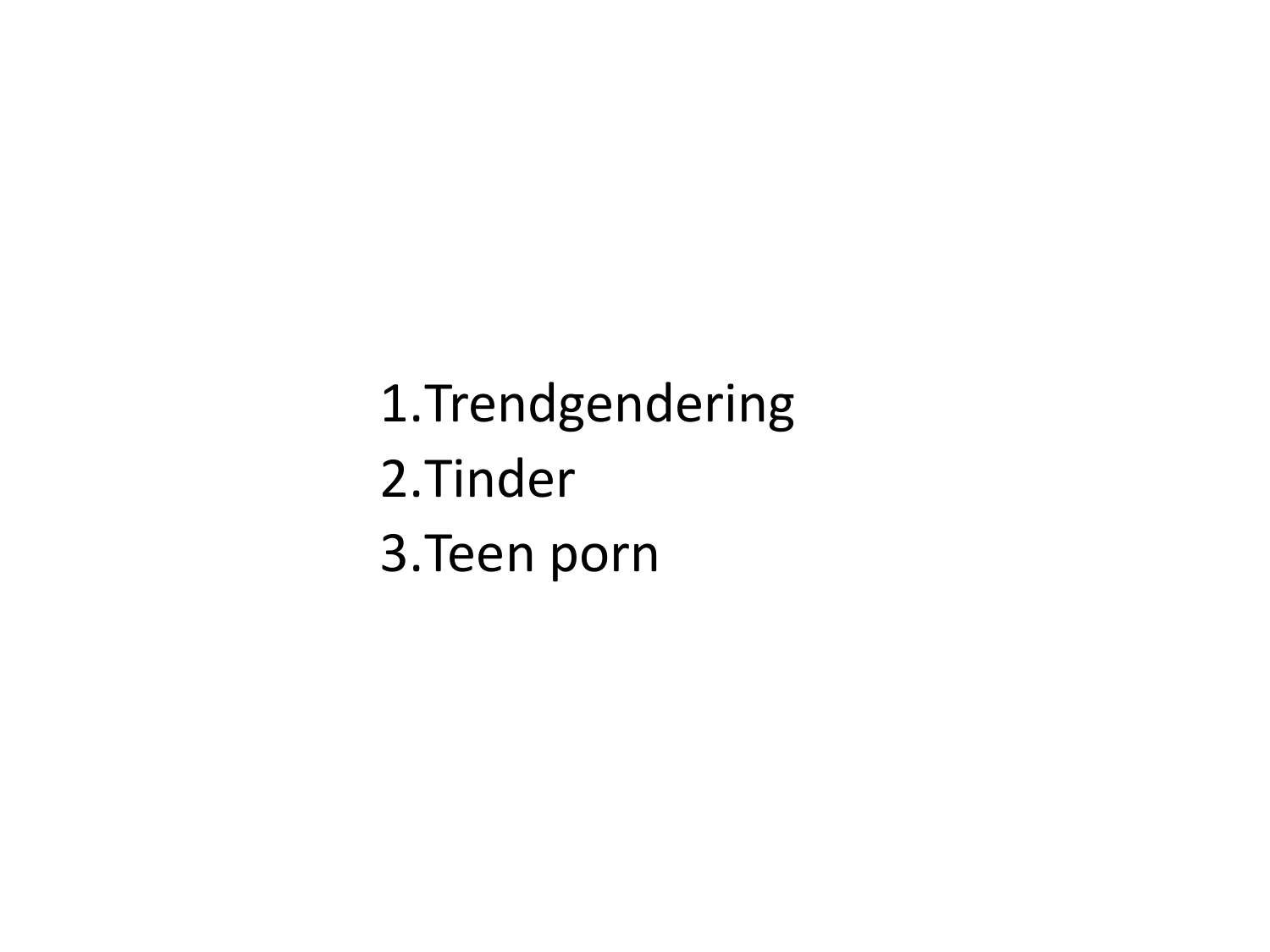### The F word: **FANTASY**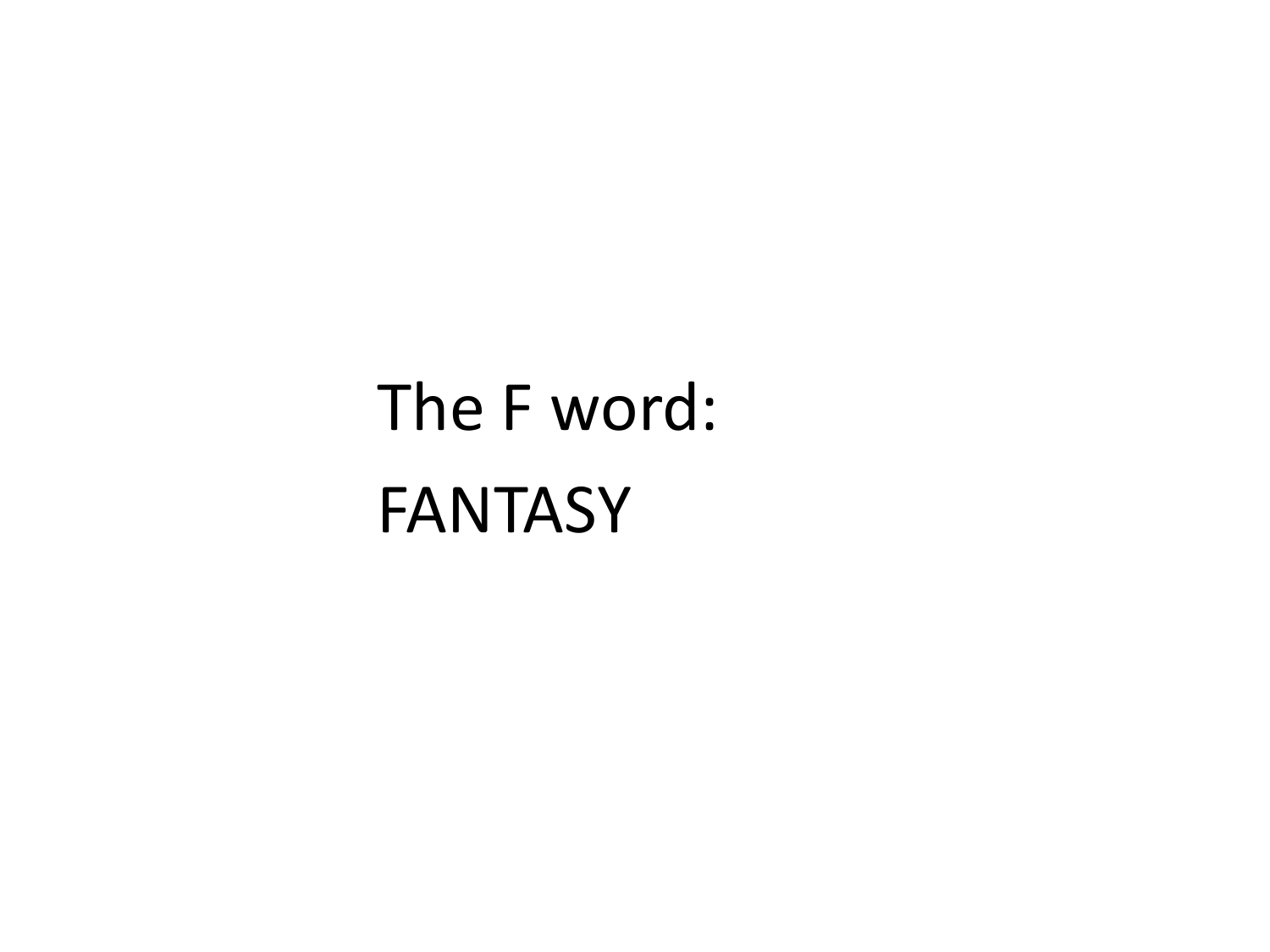### Blessed are the pure in heart for they will see God. Jesus, Matthew 5.8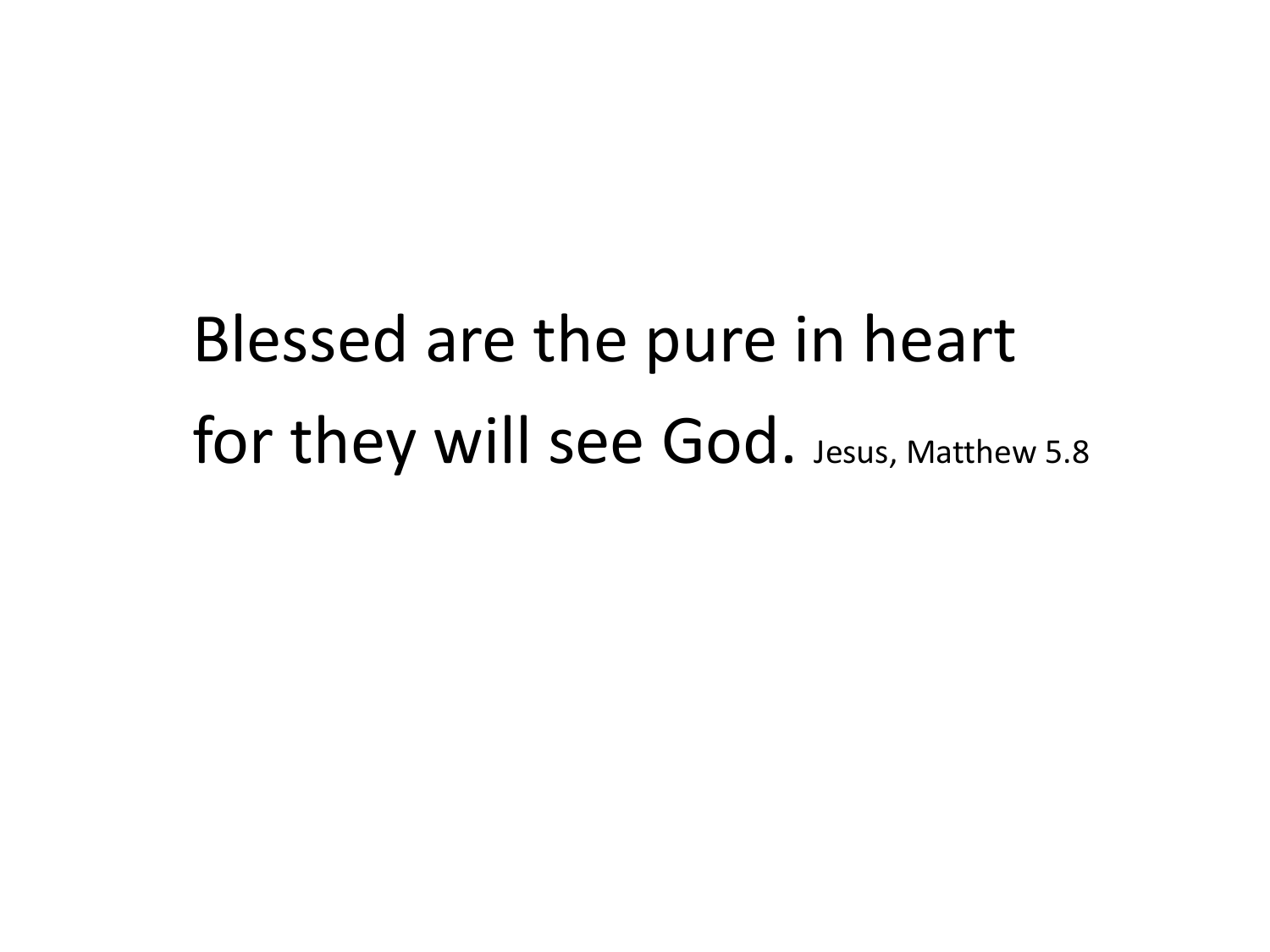You have heard that it was said, you shall not commit adultery. But I tell you that anyone who looks at a woman lustfully has already committed adultery with her in his heart.

Therefore everyone who hears these words of mine and puts them into practice is like a wise man who built his house on the rock. The rain came down, the streams rose and the winds blew and beat against that house; yet it did not fall, because it had its foundation on the rock. But everyone who hears these words of mine and does not put them into practice is like a foolish man who built his house on the sand. The rain came down, the streams rose, and the winds blew and beat against that house and it fell with a great crash. Matthew 7.24-27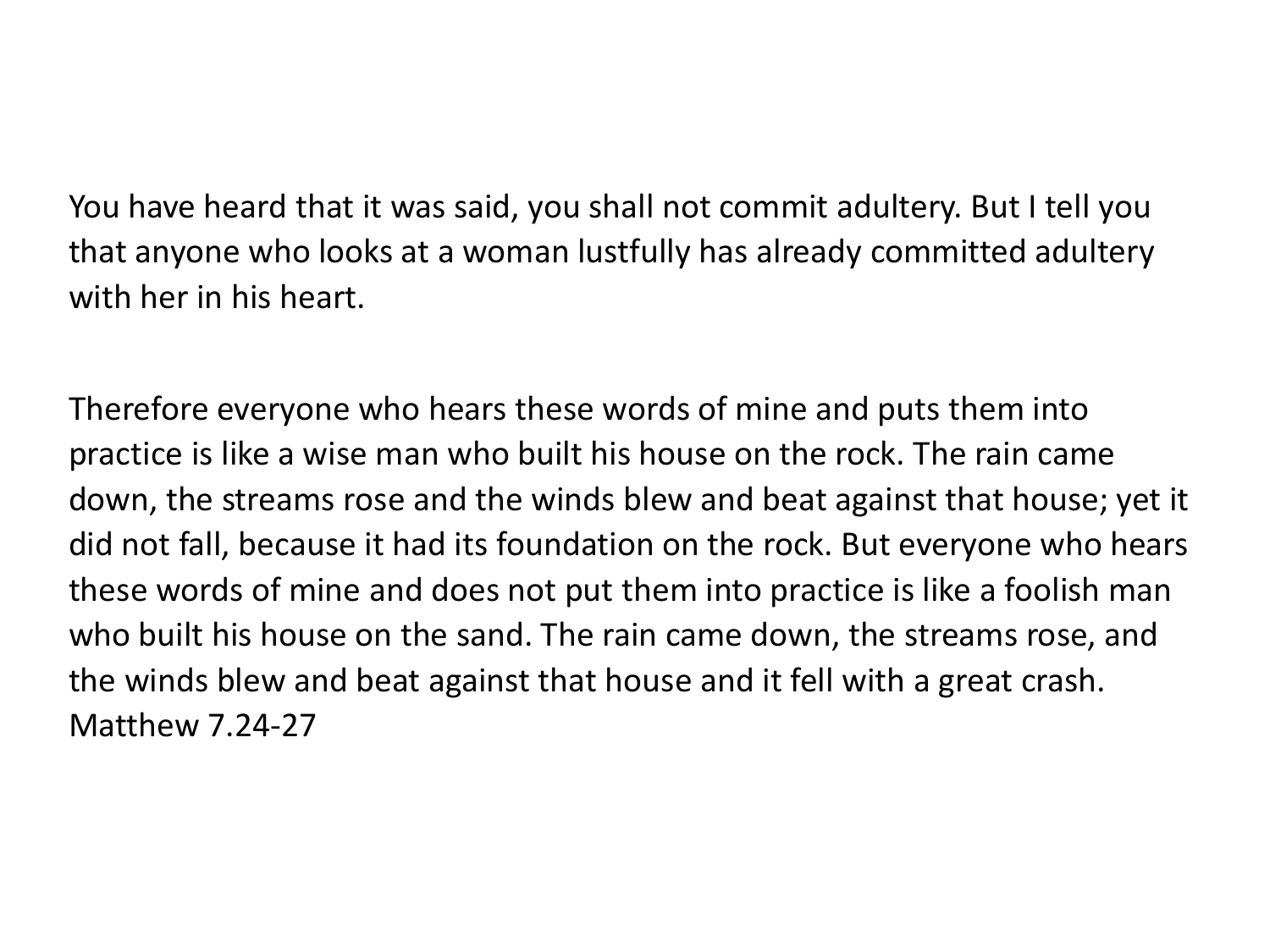#### 1.Abstinence 2.Agape 3.Adventure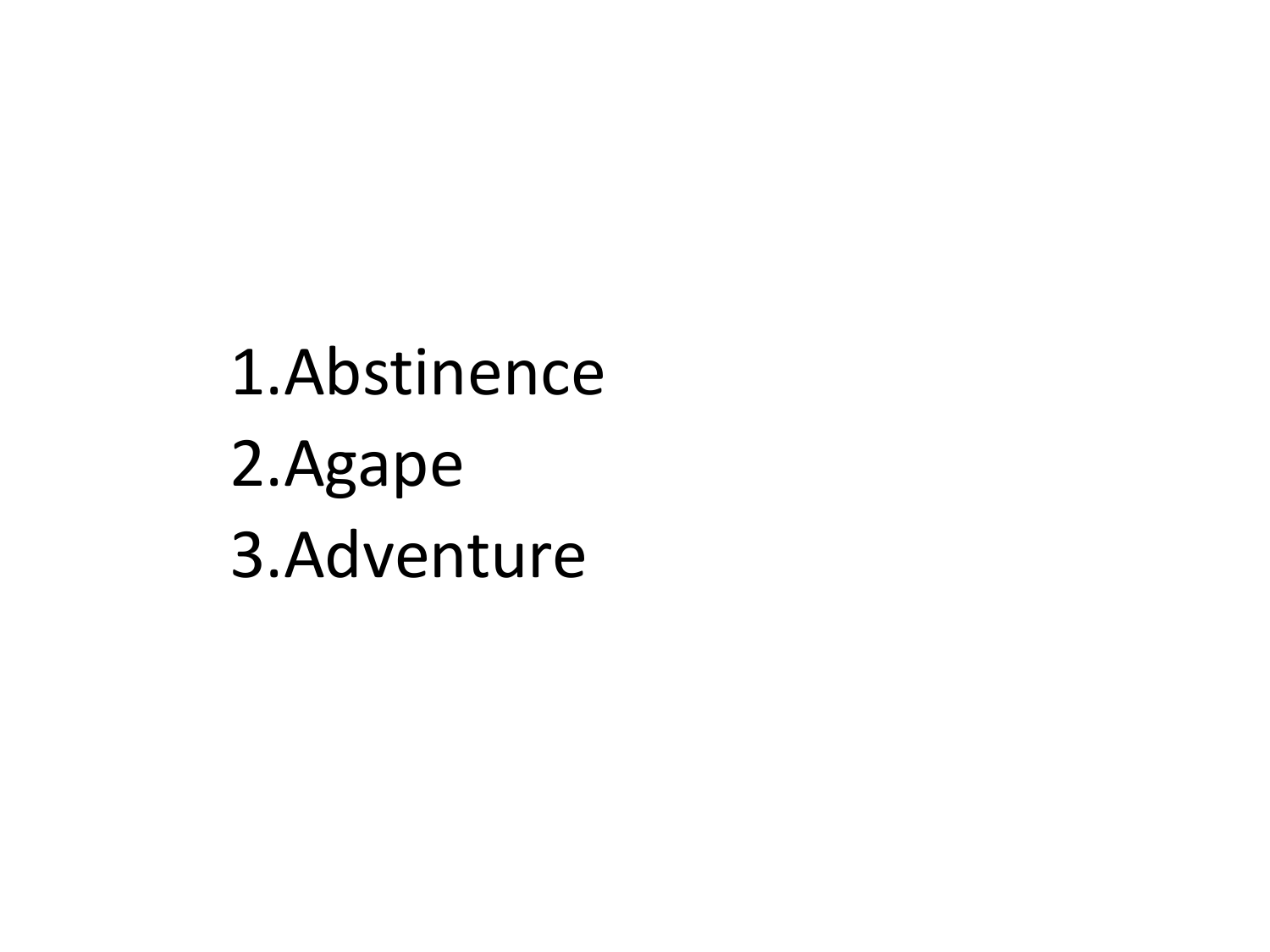Train yourself to be godly. For physical training is of some value, but godliness has value for all things, holding promise for both the present life and the life to come. 1 Timothy 4

Exhort an older man as if he were your father. Treat younger men as brothers, older women as mothers, and younger women as sisters, with absolute purity. 1 Timothy 5

Don't let anyone look down on you because you are young, but set an example for the believers in speech, in conduct, in faith, in love and in purity. 1 Timothy 4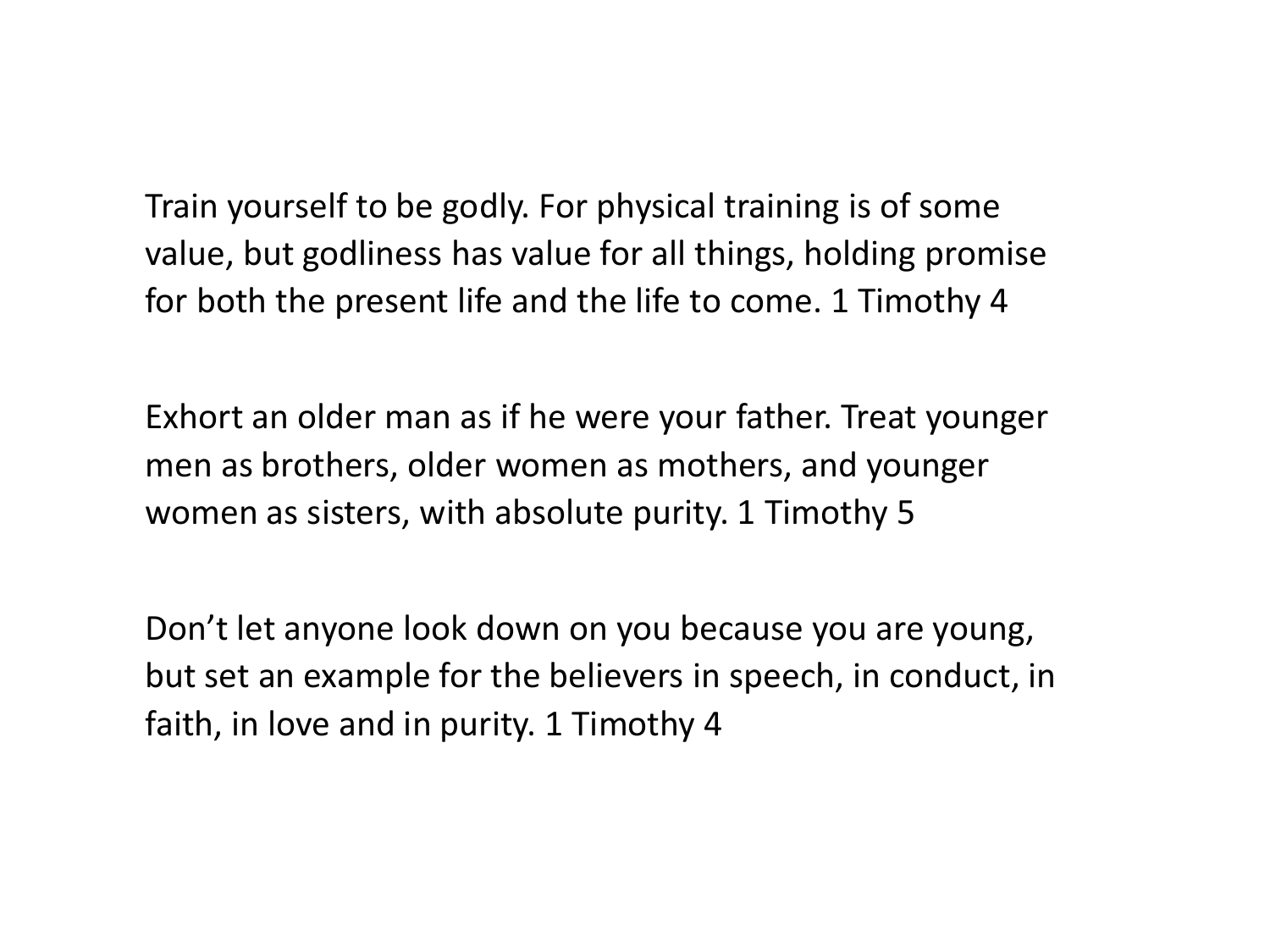Flee sexual immorality…

I have the right to do anything, you say, but not everything is beneficial. I have the right to do anything – but I will not be mastered by anything… The body however is not meant for sexual immorality but for the Lord and the Lord for the body. By his power God raised the Lord from the dead and he will raise us also. Do you not know that your bodies are members of Christ himself?

Shall I then take the members of Christ and unite them with a prostitute? Never! Do you not know that he who unites himself with a prostitute is one with her in body? For it is said 'the two will become one flesh'. But whoever is united with the Lord is one with him in spirit.

Flee from sexual immorality. All other sins a person commits outside his body, but whoever sins sexually, sins against their own body. Do you not know that your bodies are temples of the Holy Spirit who is in you, whom you have received from God? You are not your own, you were bought at a price. Therefore honour God with your body.

1 Cor 6. 12-20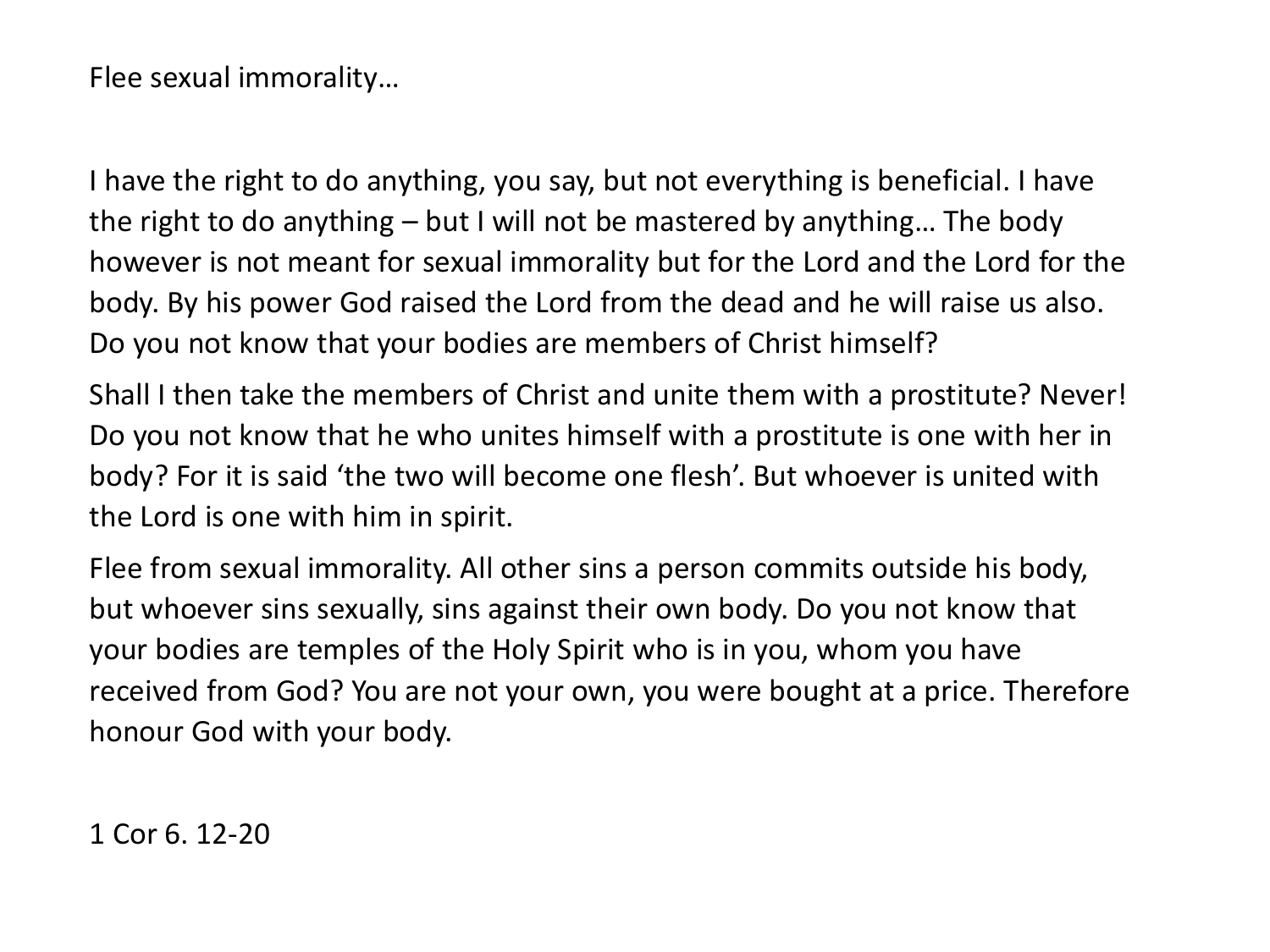Agape unconditional love of God

Philia friendship love, mutuality, companionship, loyalty

Storge tenderness, affectionate love within family, between parents and children, empathy

Eros sexual, erotic love

C.S. Lewis, 'The Four Loves'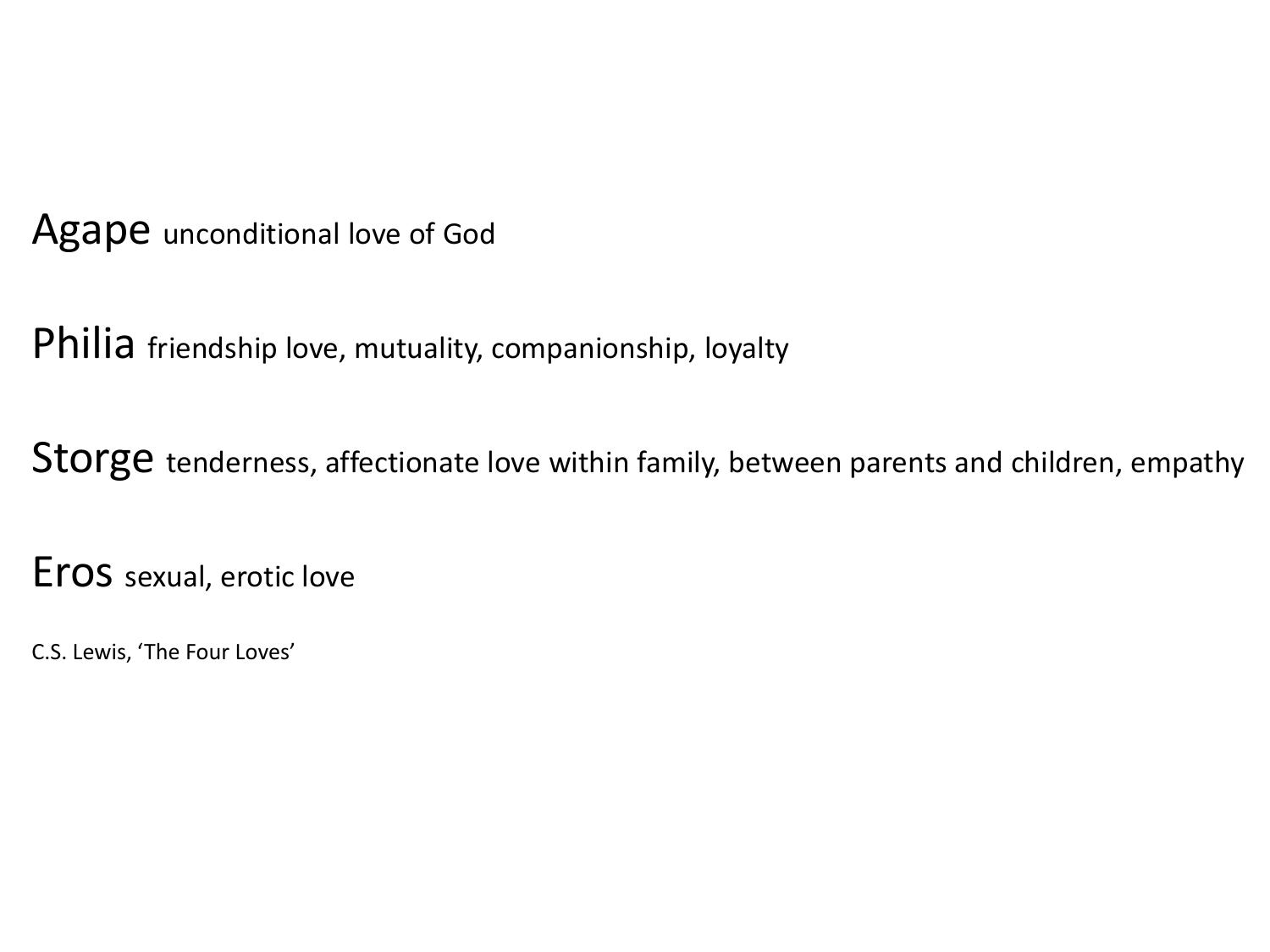Love is patient, love is kind. It does not envy, it does not boast, it is not proud. It does not dishonour others, it is not self-seeking, it is not easily angered, it keeps no record of wrongs. Love does not delight in evil but rejoices with the truth. It always protects, always trusts, always hopes, always perseveres. Love never fails.

1 Corinthians 13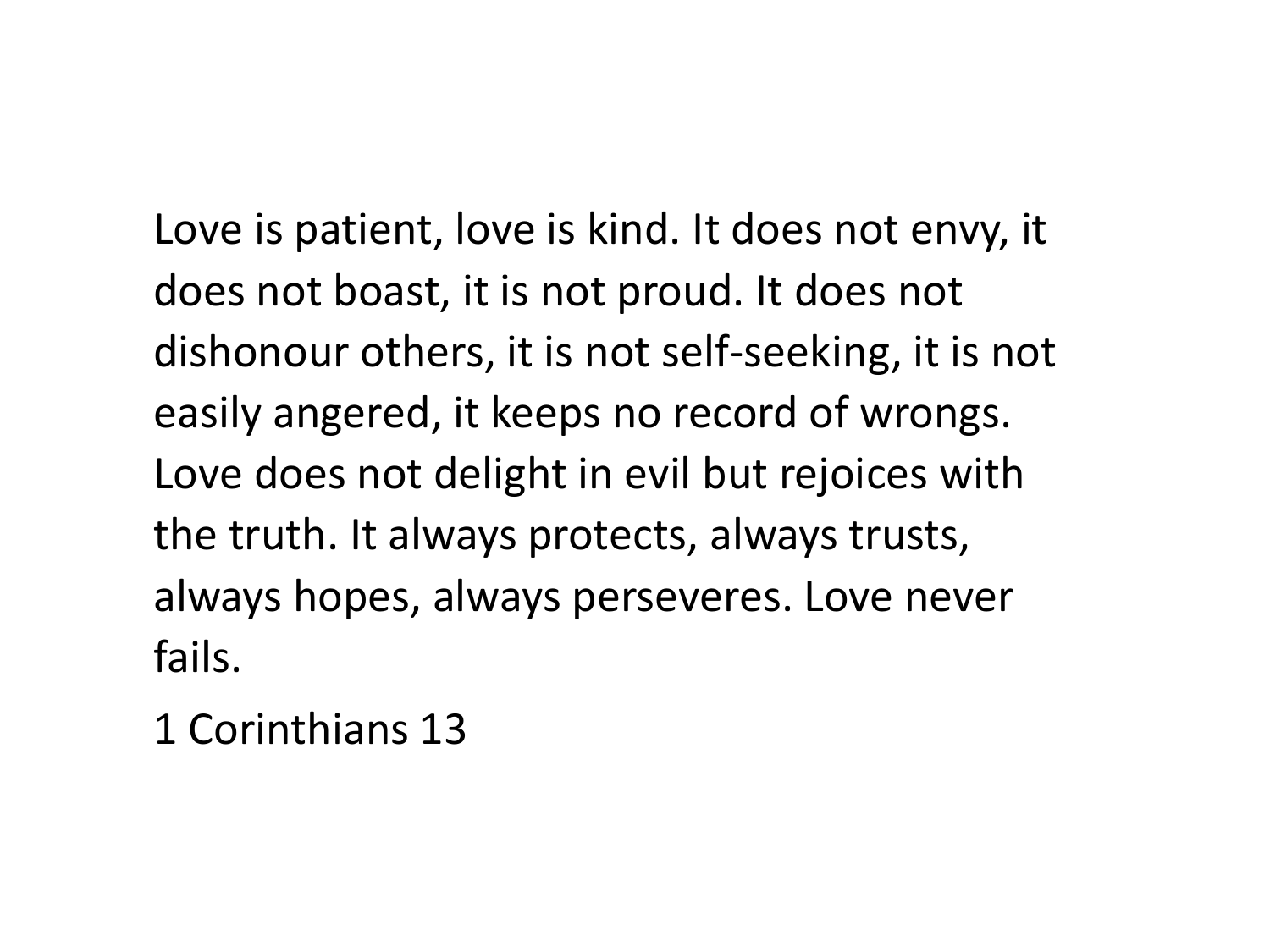Seek first his kingdom and his righteousness, and all these things will be given to you as well. Matthew 6. 33

All authority in heaven and on earth has been given to me. Therefore, go and make disciples of all nations, baptizing them in the name of the Father and of the Son and of the Holy Spirit, and teaching them to obey everything that I have commanded you. And surely I am with you always, to the very end of the age. Matthew 28

We are God's masterpieces, created in Christ Jesus to do good works which God created in advance for us to do. Ephesians 2.10